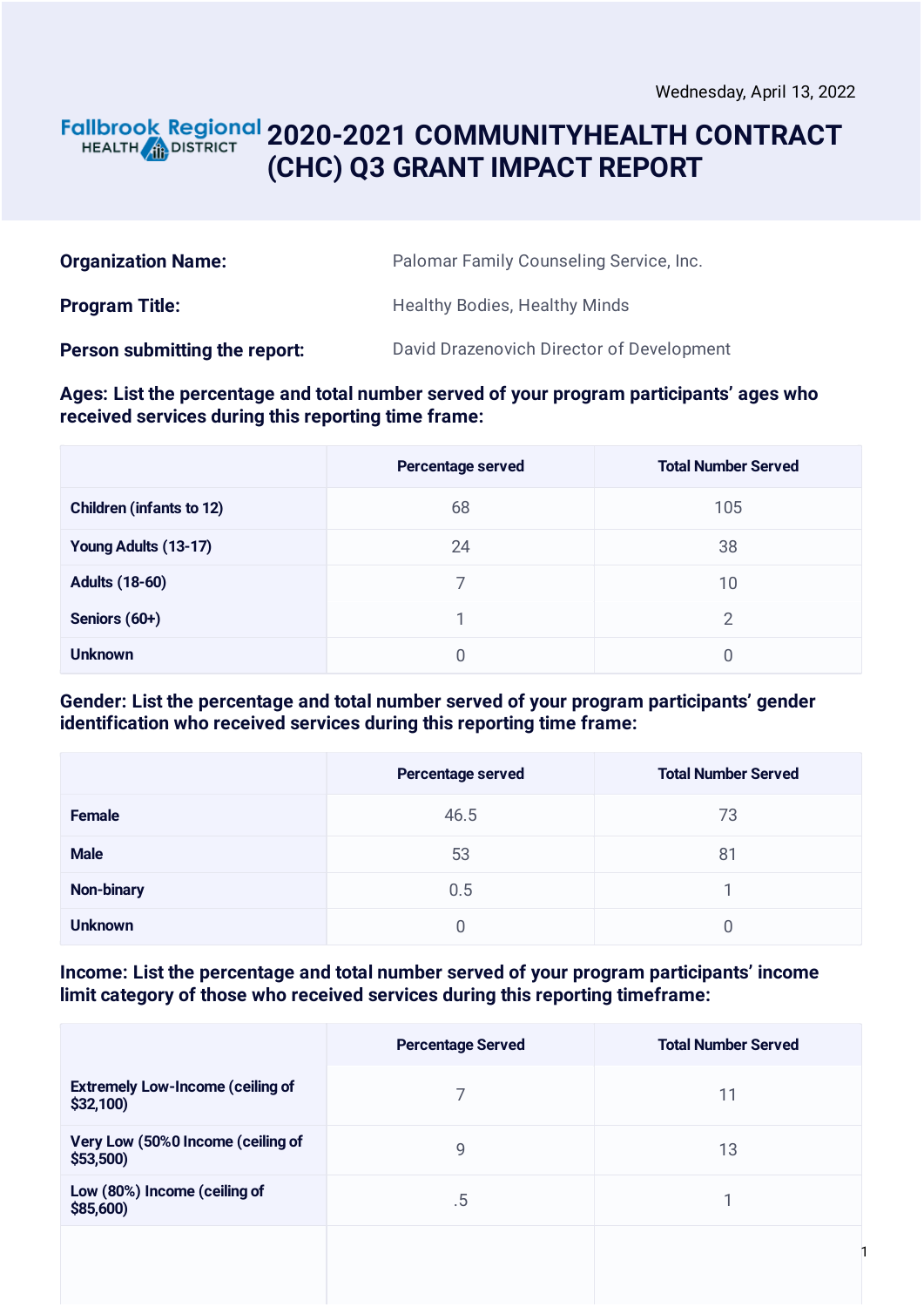|                                  | <b>Percentage Served</b> | <b>Total Number Served</b> |
|----------------------------------|--------------------------|----------------------------|
| <b>Higher than listed limits</b> | $.5\,$                   |                            |
| <b>Unknown</b>                   | 83                       | 129                        |

**How many District residents directly benefited (participant/client)from this program in this reporting quarter?** 155

# **GOALS & OBJECTIVES**

### **Please provide the Goal 1 statement from your application. Discuss the actions within each objective and provide your outcome data accordingly.**

Program Goal #1

Improve mental health functioning for children, youth, adults, and families of the Fallbrook Regional Health District in order to enhance overall well-being and quality of life.

Objective 1.1: Children and Youth

Provide site-based or telehealth counseling services to 70 referred students between July 1, 2021 and June 30, 2022, individually or in small groups, in order to improve behavioral, emotional, and/or social functioning.

Quarter 3 Update:

New Referrals:

56 new referrals for service were received this quarter, all are receiving services. 35 children/youth are receiving individual therapy, 2 are receiving individual & family therapy, and 19 are receiving group counseling.

Presenting Issues:

For children and youth referred for individual services, depression is the leading cause for referral for services, followed by family issues. Children and youth referred for service are also dealing with issues related to anxiety, substance abuse, and acting out.

For students participating in group services, social issues is the highest need area, as well as coping skills and anxiety management.

Completions:

Of the 31 children/youth completing service, 12% showed no progress, 21% minimal progress, 52% moderate progress, and 15% Significant.

Objective 1.2: Adults

Provide site-based or telehealth counseling to 35 self-referred adults between July 1, 2021 and June 30, 2022 individually or in small groups, in order to improve behavioral, emotional, and/or social functioning. Quarter 3 Update: New Referrals: An additional 6 clients started therapy this quarter.

Presenting Issues:

High anxiety and anxiety management continues to be the most consistent reason for clients seeking services. Family issues, substance abuse and depression are also precipitating factors.

Completions:

2 clients completed therapy this quarter. One showed significant progress after 4 sessions. One completed only 2 sessions and ended therapy, no progress was noted. Several clients are continuing in therapy for extended periods.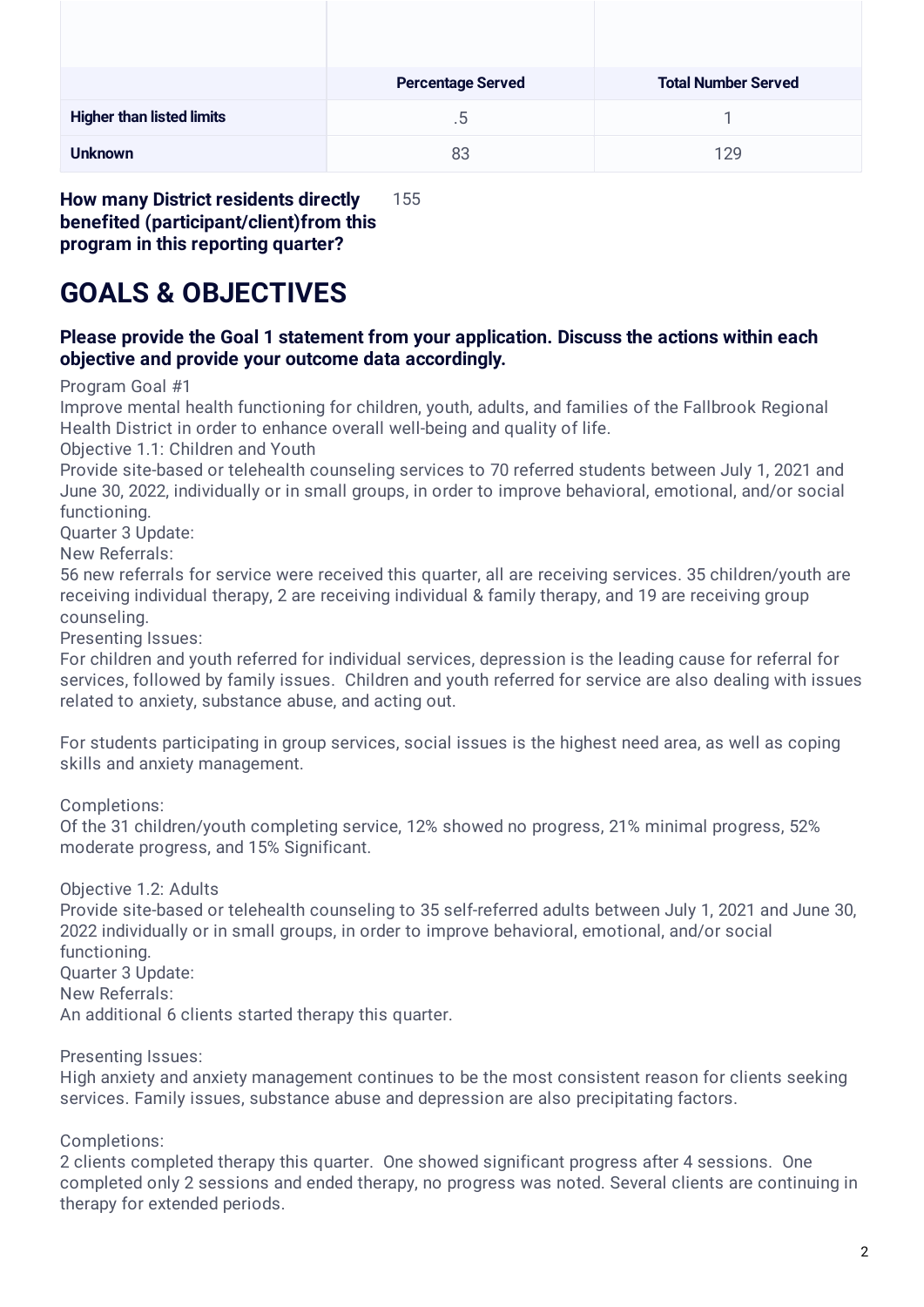Objective 1.3: Satisfaction

Provide effective counseling services that meet the needs of 105 area residents, in order to create an environment where the full potential for health and well-being can be met. Quarter 3 Update

All the students participating in group services indicated high levels of satisfaction and would participate in future groups.

Of the adults who completed therapy this quarter, one reported high satisfaction with services. One did not complete service and also did not receive a satisfaction survey. The remaining clients continue to receive services, some for as long as 24 weeks.

#### **Please provide the Goal 2 statement from your application. Discuss the actions within each objective and provide your outcome data accordingly.**

n/a

# **PARTICIPANT SUCCESS STORY**

## **Participant Success Story:**

Success Story (Q3)

Therapist had been working with a 13-year-old Hispanic male since December 2021. We have had 8 individual sessions at his middle school. He came to therapy for problems with attention and behavior. Client reported that he struggles to stay focused in class and mentioned that he was previously on medication for ADHD but that he "just stopped taking them after a short time". We discussed seeing a psychiatrist to evaluate if resuming medication may be helpful. Client thought it might have been helpful and spoke to his parents about getting an evaluation which they agreed and he is scheduled for an appointment in April. It was great to see him take on the initiative and responsibility to have this discussion with his parents. I had offered to speak to them but he wanted to do it himself. We have also worked on mindfulness techniques and tools to stay focused in class. Today client reported that back in November he had 4 F's and as of March his grades had all significantly improved. Client also reported that his teachers and the principal recently spoke with his mother and reported a significant improvement in his behavior.

# **ACKNOWLEDGEMENT**

### **Please describe how the Fallbrook Regional Health District's Community Health Contract - Grant investment toward this program was acknowledged during this reporting timeframe.**

Facebook / Instagram Posts: January 26, February 9, February 10, Feb 11, and Mar 23. Schools & Community Collaborative - fliers distributed.

Example of Facebook post:

Addressing the impact the #pandemic has had on the mental health of children and youth is our ongoing priority. We are grateful to our partnerships with school districts across North County, with the Fallbrook Regional Health District, and with the City of Vista, CA City Hall. Thank you to U.S. Surgeon General Dr. Vivek Murthy for highlighting the devastating impact. #mentalhealthmatters (linked to Dr. Murthy's article)

**Please upload one example of how the District's support for this program was publicly acknowledged. and the set of the set of the set of the set of the set of the set of the set of the set of the set of the set of the set of the set of the set of the set of the set of the set of the set of t** 



# **BUDGET**